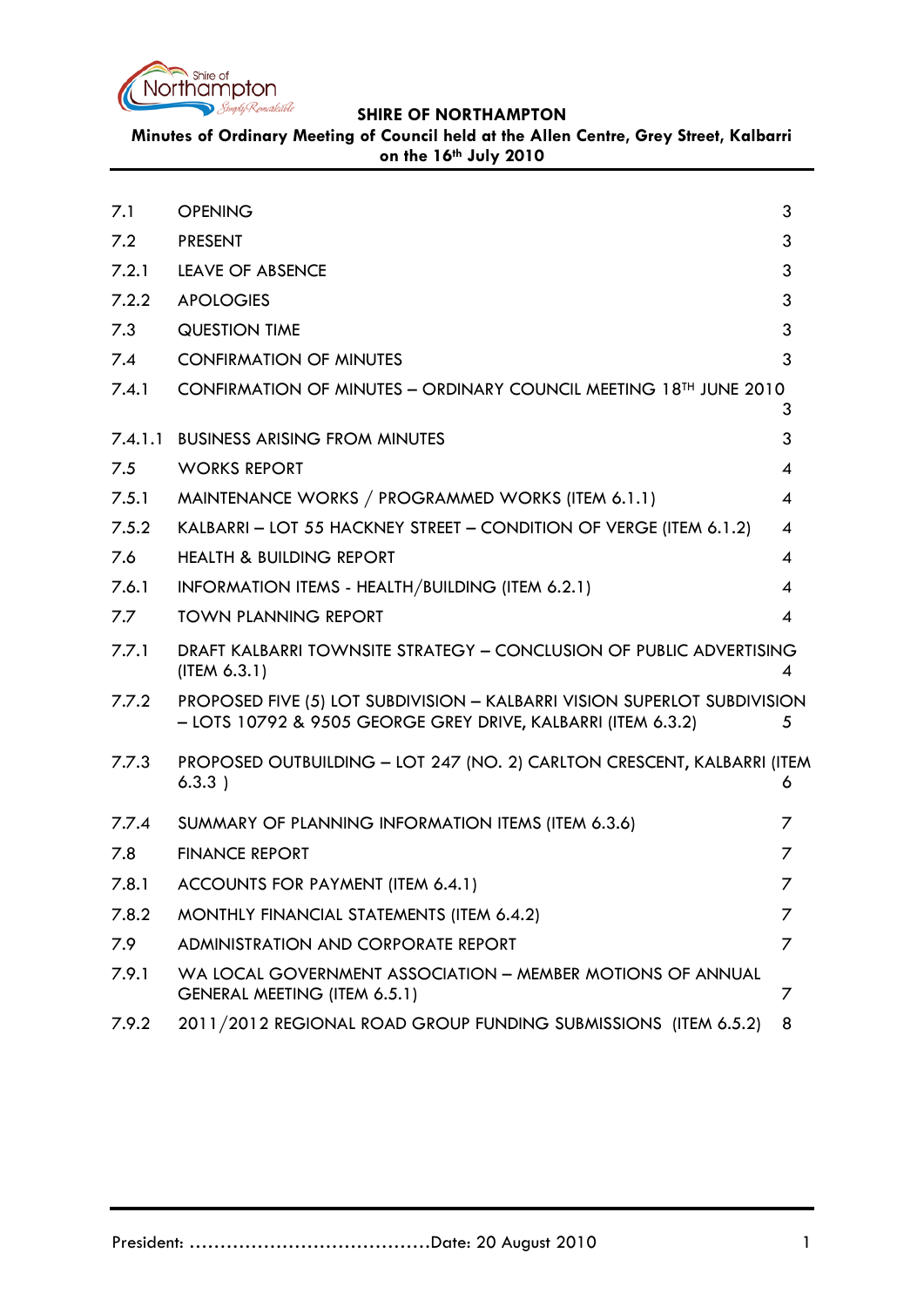

**Minutes of Ordinary Meeting of Council held at the Allen Centre, Grey Street, Kalbarri on the 16th July 2010**

| 7.9.3 | LOCAL GOVERNMENT TRADING ENTITIES (ITEM 6.5.3)                       |   |
|-------|----------------------------------------------------------------------|---|
| 7.9.4 | DIGITAL TELEVISION AT SELF HELP TRANSMISSION FACILITIES (ITEM 6.5.4) | 8 |
| 7.9.5 | PROPOSED CAT ACT (ITEM 6.5.5)                                        |   |
| 7.9.6 | MID WEST ECONOMIC & RESOURCES SUMMIT (ITEM 6.5.6)                    |   |
| 7.9.7 | stepUP FOUNDATION SPONSORSHIP (ITEM 6.5.7)                           |   |

| 7.9.8  | LOCAL GOVERNMENT SERVICES TO REMOTE INDIGENOUS COMMUNIITIES (ITEM<br>6.5.8 | 9. |
|--------|----------------------------------------------------------------------------|----|
| 7.9.9  | REQUEST TO LEASE CROWN RESERVE 12982 (ITEM 6.5.9)                          | 11 |
| 7.9.10 | CHANGE OF SCHOOL ZONE TIMES (ITEM 6.5.10)                                  | 11 |
| 7.9.11 | WORKS STAFF COLLECTIVE ENTERPRISE BARGAINAING AGREEMENT (ITEM 6.5.11)      | 11 |
| 7.10   | PRESIDENTS REPORT                                                          | 12 |
| 7.11   | DEPUTY PRESIDENTS REPORT                                                   | 12 |
| 7.12   | <b>COUNCILLORS REPORT</b>                                                  | 12 |
|        | 7.12.1 CR T CARSON                                                         | 12 |
|        | 7.12.2 CR P GLIDDON                                                        | 13 |
|        | 7.12.3 CR J BOOTH                                                          | 13 |
| 7.12.4 | CR G LEGGETT                                                               | 13 |
| 7.13   | <b>INFORMATION BULLETIN</b>                                                | 13 |
| 7.14   | <b>NEW ITEMS OF BUSINESS</b>                                               | 13 |
| 7.14.1 | <b>PART TIME GARDENER - KALBARRI</b>                                       | 13 |
| 7.15   | NEXT MEETING OF COUNCIL                                                    | 14 |
| 7.16   | <b>CLOSURE</b>                                                             | 14 |
|        |                                                                            |    |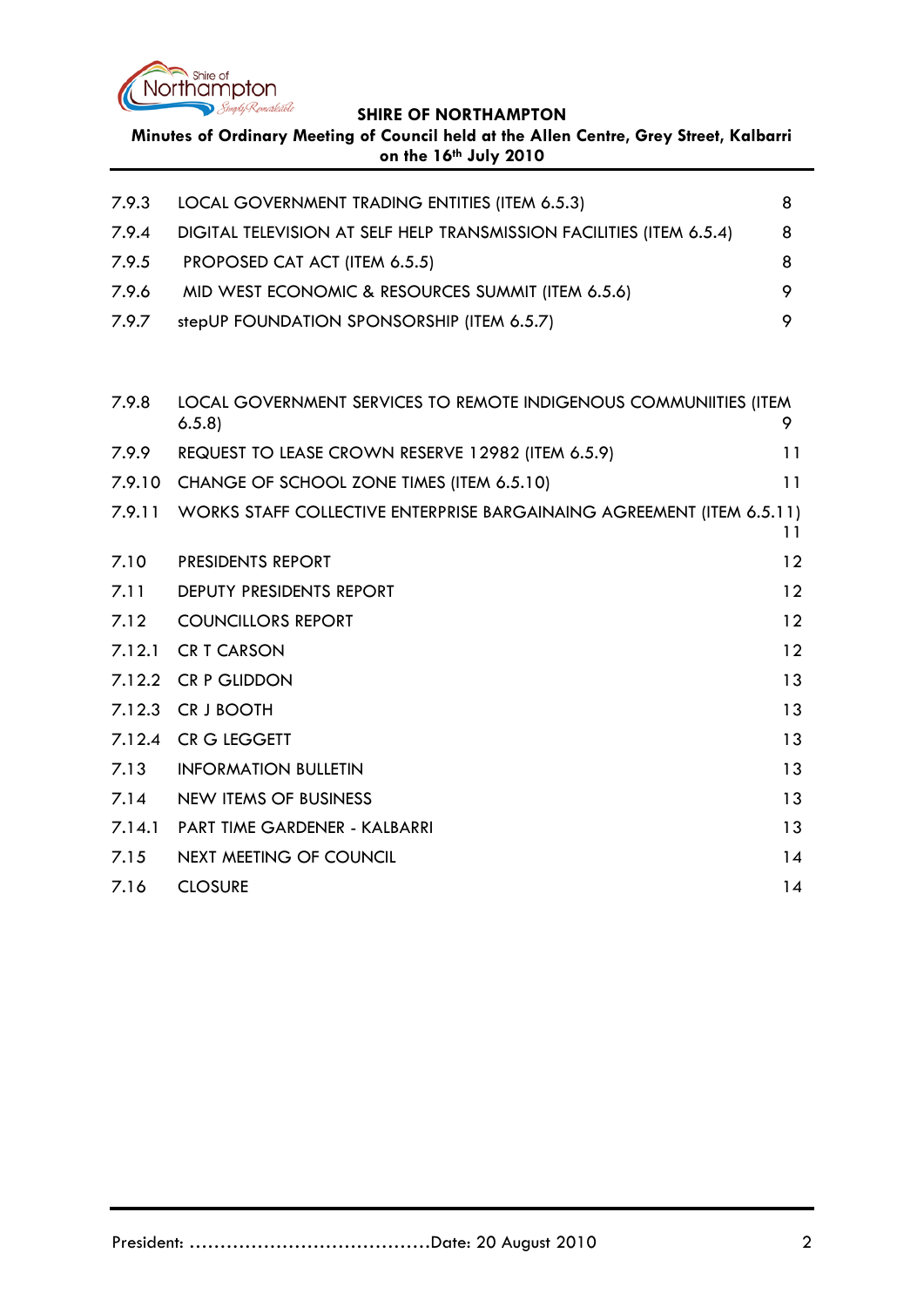

**Minutes of Ordinary Meeting of Council held at the Allen Centre, Grey Street, Kalbarri on the 16th July 2010**

## **7.1 OPENING**

The President thanked all members present for their attendance, welcomed all Councillors and declared the meeting open at 1.00pm.

# <span id="page-2-0"></span>**7.2 PRESENT**

| Cr G Wilson                | President                | Northampton Ward |
|----------------------------|--------------------------|------------------|
| <b>Cr L Parker</b>         | Deputy President         | Kalbarri Ward    |
| Cr O Simkin                |                          | Northampton Ward |
| Cr B Cripps                |                          | Northampton Ward |
| Cr T Carson                |                          | Northampton Ward |
| Cr G Leggett               |                          | Northampton Ward |
| Cr S Penn                  |                          | Kalbarri Ward    |
| $Cr \perp$ Booth           |                          | Kalbarri Ward    |
| Cr P Gliddon               |                          | Kalbarri Ward    |
| Mr Garry Keeffe            | Chief Executive Officer  |                  |
| Mr Glenn Bangay            | EHO/Building Surveyor    |                  |
| <b>Mrs Hayley Williams</b> | <b>Principal Planner</b> |                  |

## <span id="page-2-1"></span>**7.2.1 LEAVE OF ABSENCE**

Nil

### <span id="page-2-2"></span>**7.2.2 APOLOGIES**

Cr S Stock-Standen Northampton Ward

### <span id="page-2-3"></span>**7.3 QUESTION TIME**

There were members of the public present but no questions were put to Council.

### <span id="page-2-5"></span><span id="page-2-4"></span>**7.4 CONFIRMATION OF MINUTES**

7.4.1 CONFIRMATION OF MINUTES - ORDINARY COUNCIL MEETING 18<sup>th</sup> JUNE 2010.

Moved Cr SIMKIN, seconded Cr BOOTH

That the minutes of the Ordinary Meeting of Council held on the 18<sup>th</sup> June 2010 be confirmed as a true and correct record subject to the following addition:

"Minute 6.8.5, insert "seconded by Cr Carson"

# CARRIED 9/0

### <span id="page-2-6"></span>7.4.1.1 BUSINESS ARISING FROM MINUTES

Nil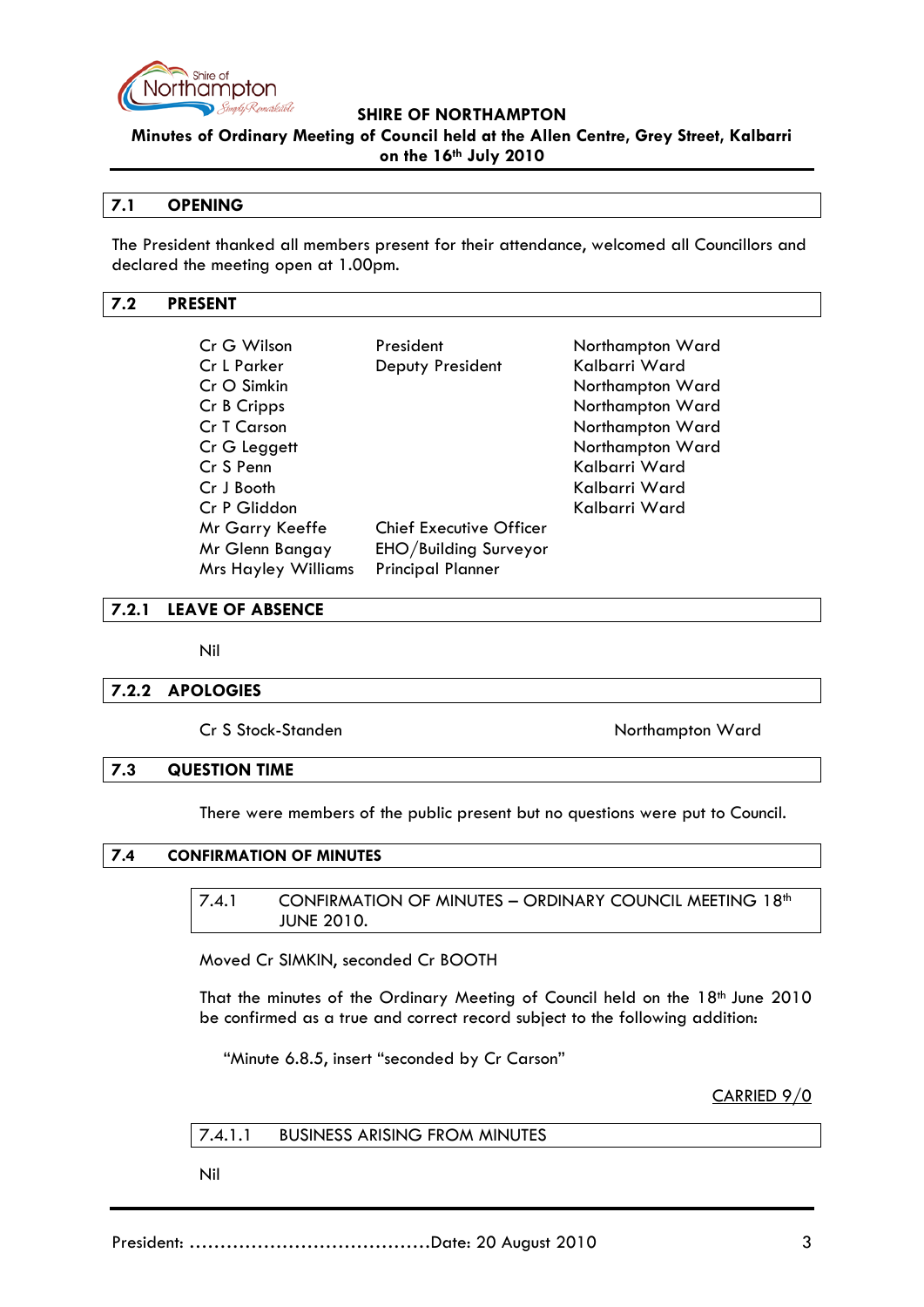

**Minutes of Ordinary Meeting of Council held at the Allen Centre, Grey Street, Kalbarri on the 16th July 2010**

# **7.5 WORKS REPORT**

7.5.1 MAINTENANCE WORKS/PROGRAMMED WORKS (ITEM 6.1.1)

**Noted** 

| 7.5.2 | KALBARRI – LOT 55 HACKNEY STREET – CONDITION OF VERGE |
|-------|-------------------------------------------------------|
|       | (ITER 6.1.2)                                          |

Moved Cr CRIPPS, seconded Cr BOOTH

That council list for consideration within the 2010/2011 Budget the construction of a car park along the verge of Hackney Street from the shopping centre entry to Walker Street and property owners along this section be requested to contribute 50% towards the car park construction cost.

CARRIED 9/0

## **7.6 HEALTH & BUILDING REPORT**

7.6.1 INFORMATION ITEMS – HEALTH/BUILDING (ITEM 6.2.1)

Noted

# **7.7 TOWN PLANNING REPORT**

# 7.7.1 DRAFT KALBARRI TOWNSITE STRATEGY – CONCLUSION OF PUBLIC ADVERTISING (ITEM 6.3.1)

Moved Cr PENN, seconded Cr LEGGETT

That Council:

- 1. Resolve to adopt the Kalbarri Townsite Strategy subject to the recommended amendments included within the Schedule of Submissions Table attached to the Town Planning Report 16 July, 2010 and the following modifications/amendments listed below;
- (a) Plan 2 of the Draft Kalbarri Townsite Strategy be amended to delete parking area over the Arts & Crafts Group building and the introduction to Section 2.3 of the Strategy be amended to note the need for more detailed planning and consultation prior to substantive re-development of the broader Town Centre precinct;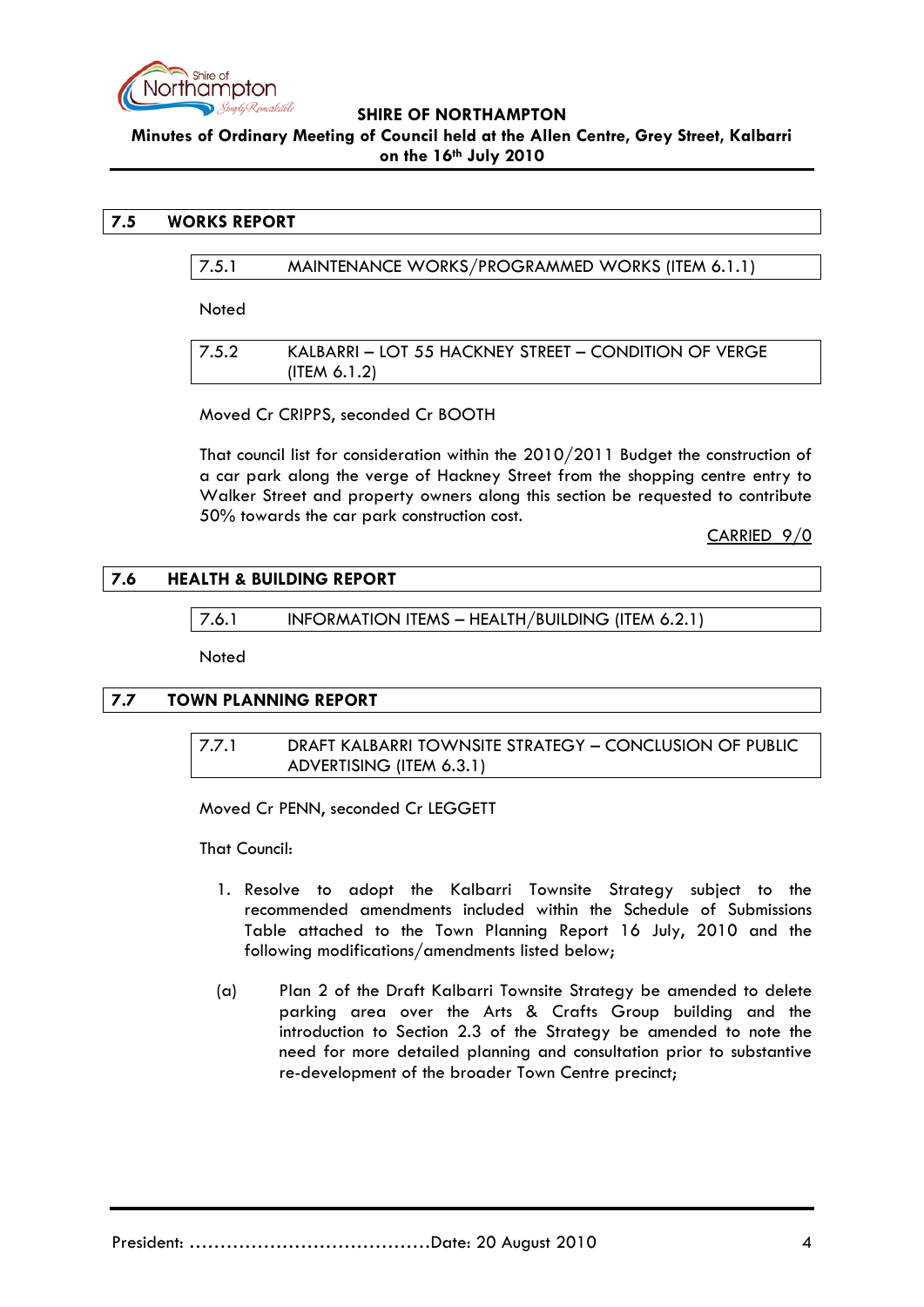

**Minutes of Ordinary Meeting of Council held at the Allen Centre, Grey Street, Kalbarri on the 16th July 2010**

- (b) Plan 1 & 2 of the Draft Kalbarri Townsite Strategy be amended so that Nanda Drive south of Porter Street is relocated to an alignment east of the Western Power solar demonstration site; that Area RV1 be amended to the provide for low cost tourist accommodation and the land between the current and the new alignment be identified for expanded retirement / aged persons housing opportunities;
- (c) That the objections be noted and Section 2.3 of the Draft Kalbarri Townsite Strategy be clarified to note the scope for implementation of traffic calming / pedestrian crossing measures as traffic volumes increase in the period leading to consideration of closure;
- (d) That in the future detailed planning of the Town Centre Precinct, a minimum 20m road reserve be maintained along Grey Street to ensure flexibility for installation of traffic calming measures and Plan 2 Town Centre Concept Plan be annotated accordingly; and
- (e) The advertising period for three and four story development as per part 2.4 of the officers report be increased from 21 days to 42 days.
- 2. Refer the Kalbarri Townsite Strategy to the Western Australian Planning Commission and the Minister for Planning for final endorsement.

CARRIED 9/0

7.7.2 REQUEST FOR EXTENSION OF PLANNING APPROVAL – EXTRACTIVE INDUSTRY (HARD ROCK QUARRY – LOTS 26, 52 & 7890 (MO. 199) HATCH ROAD, BOWES (ITEM 6.3.2)

Moved Cr SIMKIN, seconded Cr CRIPPS

That Council:

1. Grant an extension to Planning Approval 088-08 for an Extractive Industry (Hard Rock Quarry) on Lots 26, 52 & 7890 (No. 199) Hatch Road, Bowes, for an additional period of two (2) years from the original date of expiry, 21 November, 2012, subject to:

 - The payment of \$100 + GST to Council in accordance with the Shire of Northampton Town Planning Fees & Charges 2009/2010.

2. Advise the Applicant that Planning Approval 088-08 will not be extended beyond the initial two (2) year extension period and that a new Application for Planning Approval will be required should the development not be substantially commenced within the extension period; and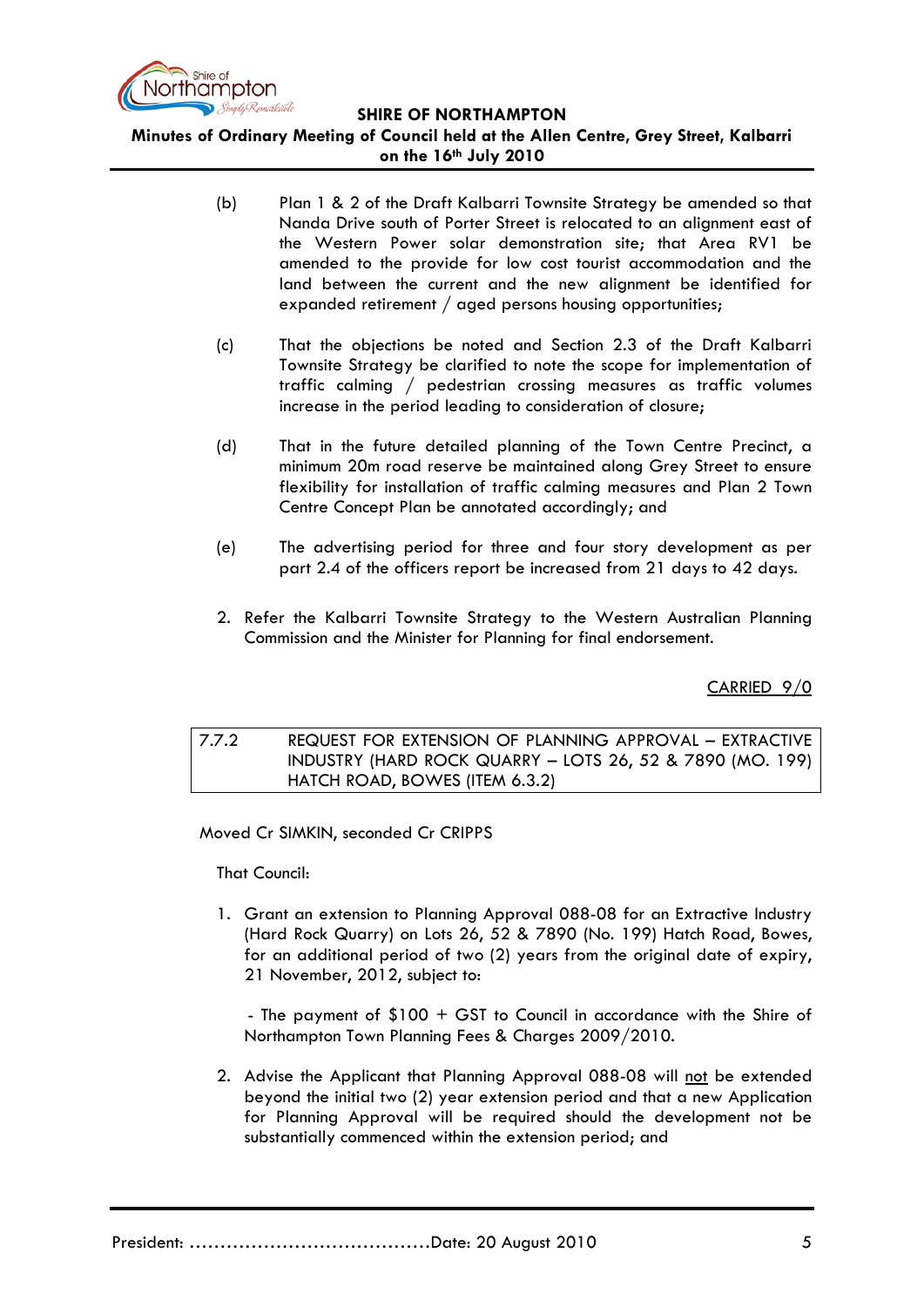

# **Minutes of Ordinary Meeting of Council held at the Allen Centre, Grey Street, Kalbarri on the 16th July 2010**

3. Advise the Applicant that as per their initial approval, development shall be in accordance with the attached approved plan(s) dated 21 November, 2008 and subject to any modifications required as a consequence of any condition(s) of this approval. The endorsed plans shall not be modified or altered without the prior written approval of the local government.

# CARRIED 9/0

Cr Gliddon declared an interest in Item 6.3.3 as owns property that neighbours that of the applicant and left the meeting room at 1.27pm.

> 7.7.3 PROPOSED OUTBUILDING – LOT 247 (NO. 2) CARLTON CRESCENT, KALBARRI (ITEM 6.3.3)

Moved Cr BOOTH, seconded Cr CARSON

That Council grant Planning Approval for an outbuilding on Lot 247 (No. 2) Carlton Crescent, Kalbarri, subject to the following conditions:

- 1. Development shall be in accordance with the attached approved plans dated 16 July, 2010 and subject to any modifications required as a consequence of this approval. The endorsed plan(s) shall not be modified or altered without the prior written approval of the local government;
- 2. If the development/use the subject of this approval is not substantially commenced within a period of 2 years after the date of the determination the approval shall lapse and be of no further effect;
- 3. Development shall be in accordance with the amendments made in red on the attached approved plans dated 16 July, 2010 specifically notating the construction materials and colours of the proposed outbuilding;
- 4. A building licence shall be issued by the local government prior to the commencement of any work on the site;
- 5. All stormwater is to be disposed of on-site to the specifications and approval of the local government;
- 6. Installation of crossing places to the standards and specifications of the local government;
- 7. Access and car parking areas to be paved / sealed and thereafter maintained to the approval of the local government;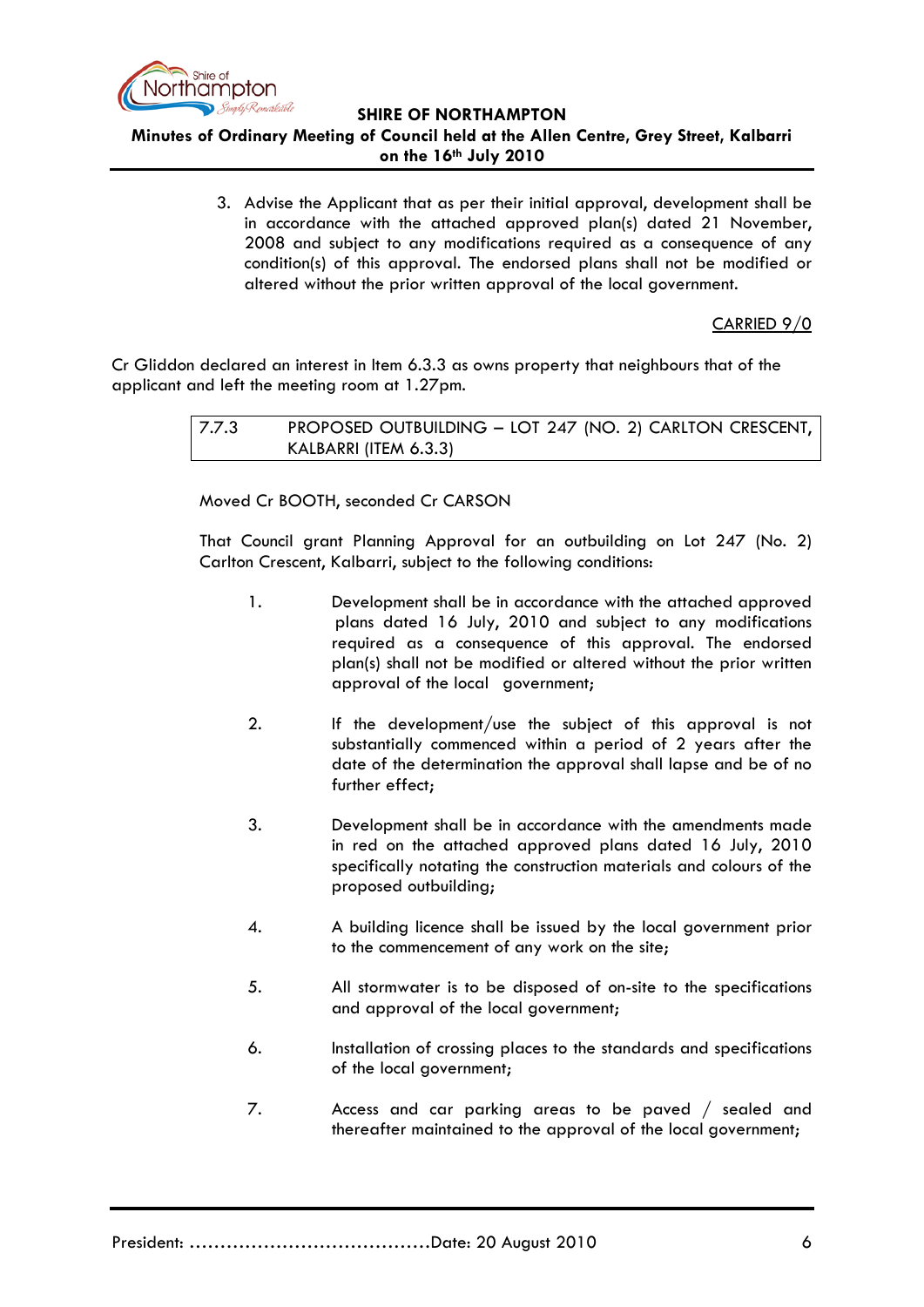

**Minutes of Ordinary Meeting of Council held at the Allen Centre, Grey Street, Kalbarri on the 16th July 2010**

- 8. All parking of vehicles such as boats and trailers is to be provided for within the property boundary and the street verge area is to be kept free of such vehicles.
- 9. The existing dwelling appearance to be externally upgraded to an equivalent maintenance standard as the rest of the development. In this regard a schedule indicating design, colour and materials of the renovations to the dwelling is to be submitted prior to the issuing of a building licence.

CARRIED 8/0

Cr Gliddon returned to the meeting room at 1.30pm.

7.7.4 SUMMARY OF PLANNING INFORMATION ITEMS (ITEM 6.3.6)

Noted

## **7.8 FINANCE REPORT**

7.8.1 ACCOUNTS FOR PAYMENT (ITEM 6.4.1)

Moved Cr SIMKIN, seconded Cr PENN

That Municipal Fund Cheques 18376 to 18428 inclusive, totalling \$291,627.35; Municipal EFT payments numbered EFT7782 to EFT7904 inclusive totalling \$1,145,263.60, Direct Credit payments GJ11-06 – GJ11-09 totalling \$846.26 and Trust Fund Cheques 1768 to 1775 totalling \$23,060.52, be passed for payment and the items therein be declared authorised expenditure.

CARRIED BY AN ABSOLUTE MAJORITY 9/0

Mrs Hayley Williams, Principal Planner left the meeting at 1.31pm

7.8.2 MONTHLY FINANCIAL STATEMENTS (ITEM 6.4.2)

Moved Cr GLIDDON, seconded Cr PARKER

That Council adopts the Monthly Financial Report for the period ending 30<sup>th</sup> June 2010 and notes any material variances greater than \$5,000.

CARRIED 9/0

# **7.9 ADMINISTRATION & CORPORATE REPORT**

7.9.1 WA LOCAL GOVERNMENT ASSOCIATION – MEMBER MOTIONS OF ANNUAL GENERAL MEETING (ITEM 6.5.1)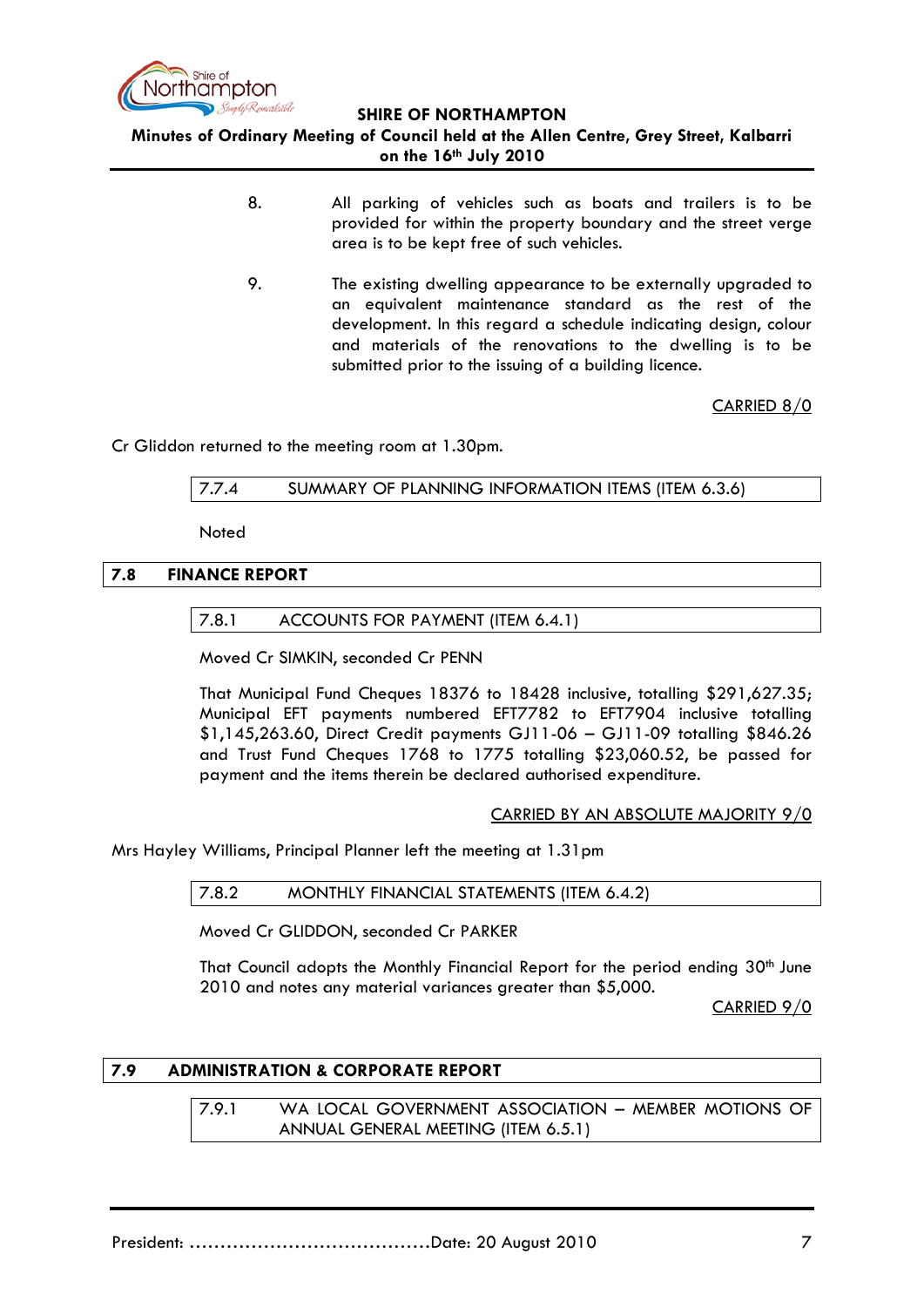

**Minutes of Ordinary Meeting of Council held at the Allen Centre, Grey Street, Kalbarri on the 16th July 2010**

## Moved Cr CARSON, seconded Cr GLIDDON

That Council provides delegated authority to the voting delegates to vote on the agenda items on behalf of Council.

CARRIED 9/0

7.9.2 2011/2012 REGIONAL ROAD GROUP FUNDING SUBMISSIONS (ITEM 6.5.2)

Moved Cr GLIDDON, seconded Cr CRIPPS

That Council lodge Mid West Regional Road Group funding submissions for the following road projects:

Ajana Kalbarri Road – shoulder reconstruction, total cost \$329,650 Horrocks Road – shoulder reconstruction, total cost \$128,740 Horrocks Road – re-seal 2010/2011 widening works, total cost \$40,000 Port Gregory Road – shoulder reconstruction, total cost \$110,000

CARRIED 9/0

#### 7.9.3 LOCAL GOVERNMENT TRADING ENTITIES (ITEM 6.5.3)

Moved Cr SIMKIN, seconded Cr BOOTH

That Council advise the WA Local Government Association that it supports an amendment to the Local Government Act 1995 to allow local authorities to form a corporate entity such as a company, partnership or joint venture.

CARRIED 9/0

7.9.4 DIGITAL TELEVISION AT SELF HELP TRANSMISSION FACILITIES (ITEM 6.5.4)

Moved Cr CRIPPS, seconded Cr CARSON

That Council not upgrade the Kalbarri self help transmission service for digital television and advise the Kalbarri residents of the Federal Governments Household Assistance Scheme by individual letter drop advising of them of their options to receive digital television.

CARRIED 9/0

## 7.9.5 PROPOSED CAT ACT (ITEM 6.5.5)

Moved C PARKER, seconded Cr PENN

1. That Council undertake inquiries to determine if the Kalbarri townsite can become a cat free town due to its close proximity to the Kalbarri National Park and to protect fauna species within the park.

President: …………………………………Date: 20 August 2010 8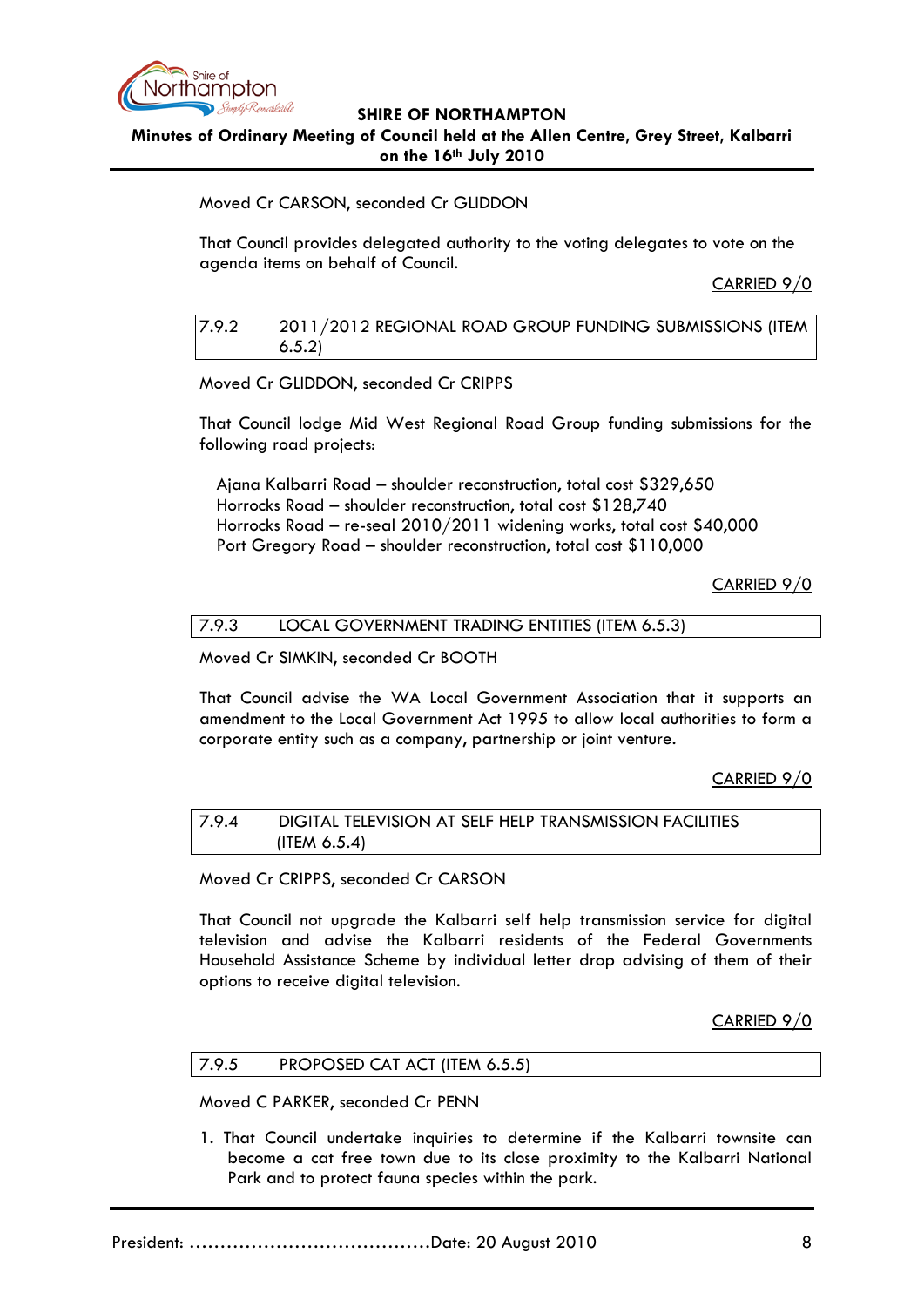

**Minutes of Ordinary Meeting of Council held at the Allen Centre, Grey Street, Kalbarri on the 16th July 2010**

- 2. That individual Councillors respond to the Cat Act questionnaire according to their own choice.
- 3. That Council express concern to the Department of Local Government and the WA Local Government Association on the policing of the Act citing an example of registered cats not having to wear collars which makes it difficult to determine if a cat is registered from a distance, and the issue of resolving nuisance cats, ie impoundment.

CARRIED 9/0

### 7.9.6 MID WEST ECONOMIC & RESOURCES SUMMIT (ITEM 6.5.6)

Moved Cr SIMKIN, seconded Cr CARSON

That Cr's Parker, Simkin and Carson attend the Mid West Economic and Resources Summit to be held 31<sup>st</sup> August to 1 September 2010.

CARRIED 9/0

#### 7.9.7 steUP FOUNDATION SPONSORSHIP (ITEM 6.5.7)

Moved Cr CARSON, seconded Cr BOOTH

That Council supports the stepUP event and provide sponsorship to the value of \$2,500.

MOTION LOST 4/5

#### Moved Cr PARKER, seconded Cr GLIDDON

That Council supports the stepUP event and provide sponsorship to the value of \$795.

CARRIED 7/2

7.9.8 PROVISION OF SERVICES TO REMOTE INDIGENOUS COMMUNITIES (ITEM 6.5.8)

Moved Cr SIMKIN, seconded Cr GLIDDON

1. That the 22 affected Local Governments recommend that a new Planning Committee, separate to the Local Government Reform Implementation Committee, comprising local government representation from the affected local government and DLG, FACSIA, WALGA, the Office of the Minister for Local Government and the Director General of the Department of Indigenous Affairs be established to develop a Memorandum of Understanding / Partnership agreement to consider: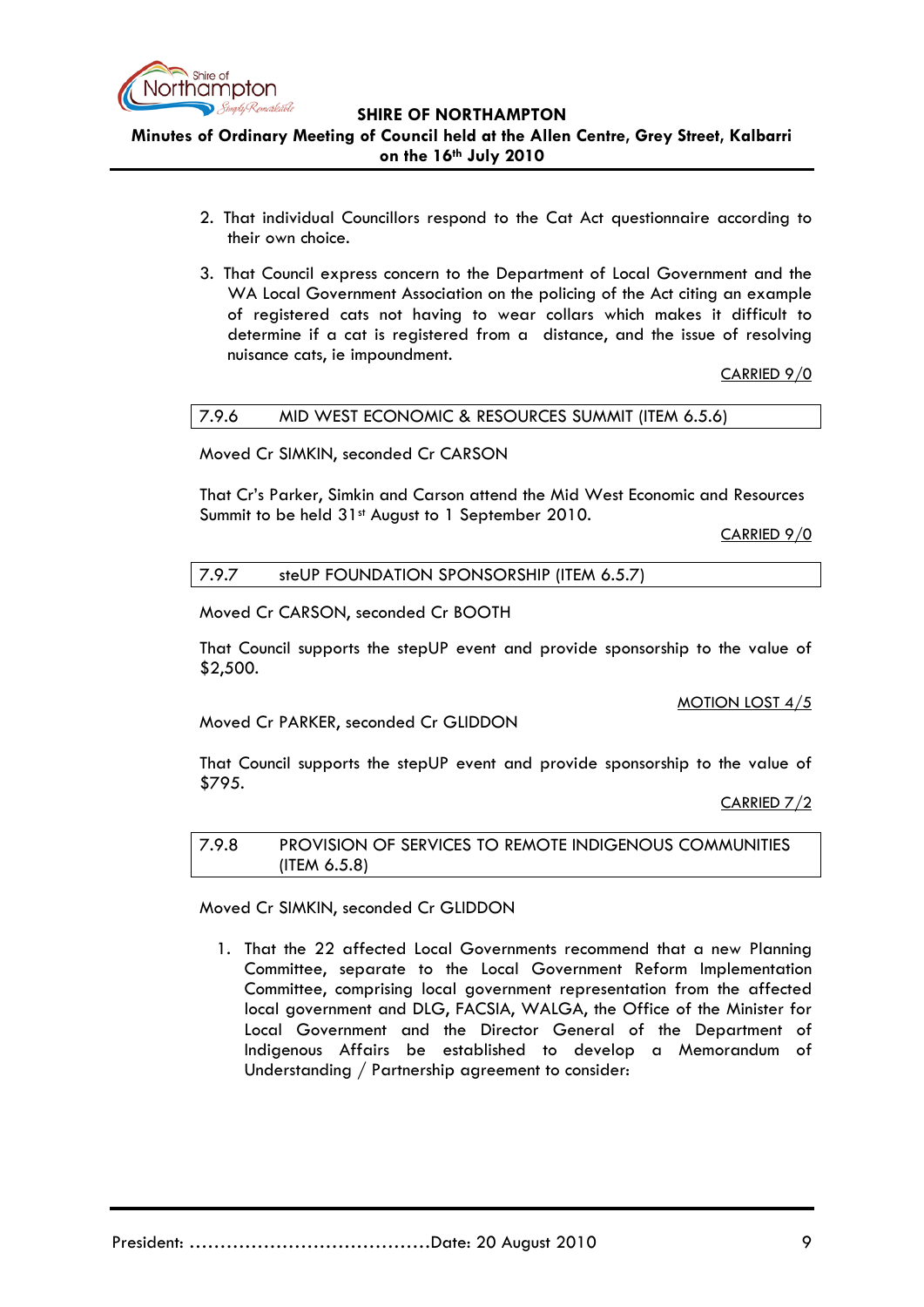

**Minutes of Ordinary Meeting of Council held at the Allen Centre, Grey Street, Kalbarri on the 16th July 2010**

> oversight business plan process; progress LGAB recommendations; consider required legislative changes; funding needs and implications to local government via Federal and State; consultation process with communities; develop a whole-of-government servicing model; and other issues and needs as considered required.

- 2. That the 22 affected Local Governments secure adequate funding from the State and Federal Government to undertake recommendations contained in (1) above.
- 3. If adequate funding and consultation has not been provided to Local Government for the business planning process and the undertaking of recommendations in the LGAB report, the 22 affected Local Governments advise the Minister for Local Government that it is not in the financial or sustainable municipal interests of the affected councils to participate in the preparation of business plans (scoping and costing exercise) and subsequent provision of Local Government Services in indigenous communities under the current parameters.
- 4. That the 22 affected Local Governments call for realistic and adequate funding for the development of business plans for the provision of Local Government Services in indigenous communities. This is to be based upon the actual scoping and tender outcome of the business planning process, once agreed.
- 5. Subject to the above being endorsed and approved, the 22 affected Councils reiterate their willingness and support for Local Government delivery of financially sustainable Local Government services in indigenous communities.
- 6. That the affected Local Governments acknowledge and support that the Pilbara Regional Councils will proceed with the Business Planning scoping and costing exercise as a pilot project, to trial and assess whether the methodology will provide the necessary information.
- 7. That WALGA's Chief Executive Officer be appointed to the Department of Indigenous Affairs' Director Generals Committee to ensure cross-government Co-ordination.
- 8. That Council support the representation from Local Government on the new Planning Committee as described at (1) above as per the following:
	- 3 representatives from the Kimberley country zone
	- 1 representative from the Gascoyne/Midwest/Murchison country zone
	- 1 representative from the Pilbara country zone
	- 2 representatives from the Goldfields
	- 1 representative from WALGA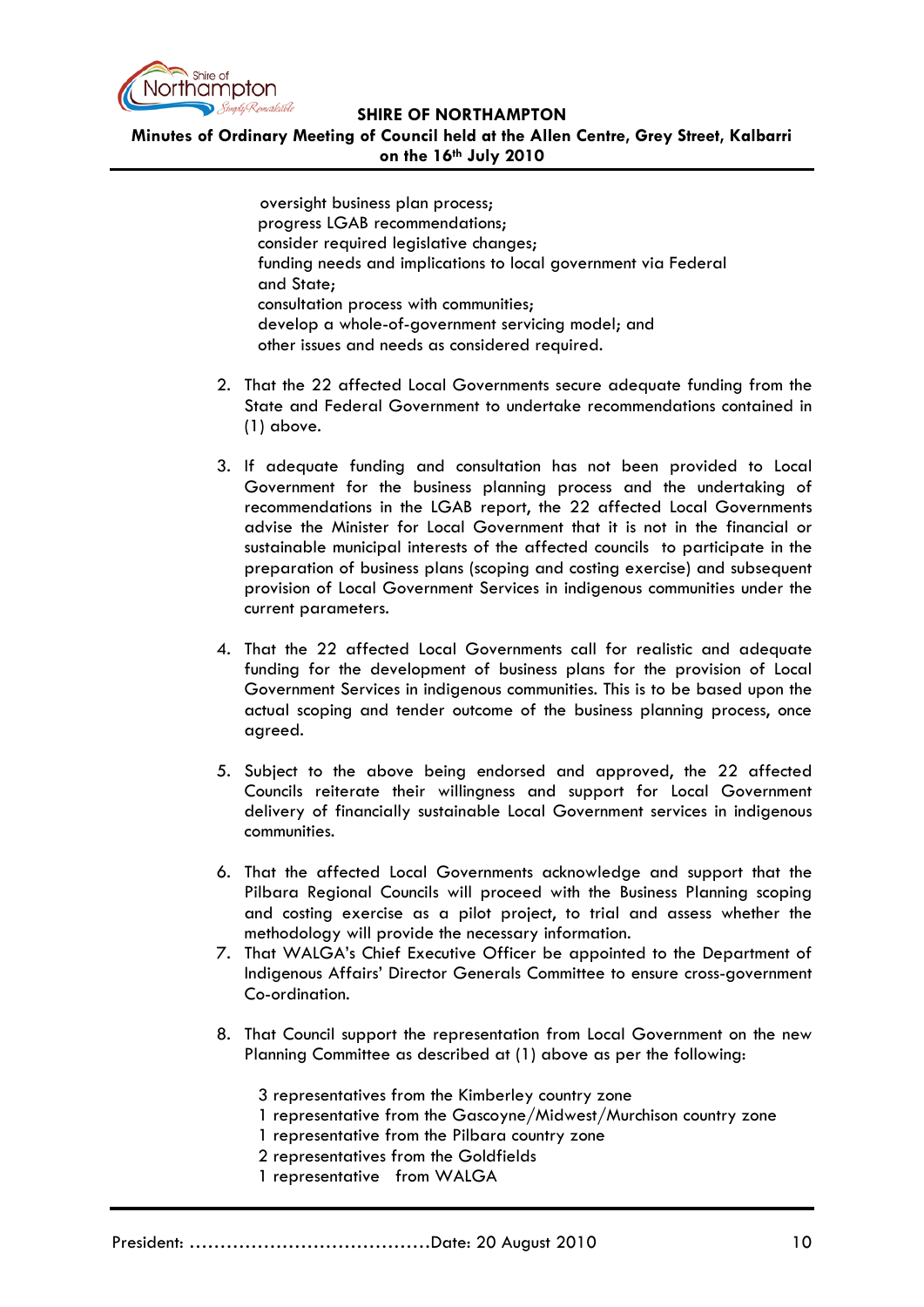

**Minutes of Ordinary Meeting of Council held at the Allen Centre, Grey Street, Kalbarri on the 16th July 2010**

> 9. That Council nominate the CEO and the Deputy Shire President as an alternate to represent the Gascoyne/Midwest/Murchison Zones on the new Planning Committee as described at (1) above.

> > CARRIED 9/0

Cr's Wilson, Cripps & Carson declared impartiality interest in Item 6.5.9 as they are members of the Northern Agri Group.

7.9.9 REQUEST TO LEASE CROWN RESERVE 12982 (ITEM 6.5.9)

Moved Cr BOOTH, seconded Cr PENN

That Council support "in-principle" the leasing of a northern portion of Reserve 12982 subject to:

- 1. Confirmation from the Manager for Works and Technical Services that the area for lease does not contain suitable gravel supplies.
- 2. That the Northern Agri Group agrees to be responsible for the full cost of lease preparation and registration.
- 3. Approval from the Department of Lands for power to lease Reserve 12982.

CARRIED 9/0

### 7.9.10 CHANGE OF SCHOOL ZONE TIMES (ITEM 6.5.10)

Moved Cr BOOTH, seconded Cr PENN

That Council respond to the WA Local Government Association that it recommends maintaining current school zone times.

CARRIED 9/0

Mr Glenn Bangay, EHO/Building Surveyor left the meeting at 2.12pm.

7.9.11 WORKS STAFF COLLECTIVE ENTERPRISE BARGAINING AGREEMENT (ITEM 6.5.11)

Moved Cr SIMKIN, seconded Cr CRIPPS

That due to item 6.5.11 affecting employees Council proceeds "in-camera".

CARRIED 9/0

Council proceeded "in-camera" at 2.12pm.

Moved Cr SIMKIN, seconded Cr CARSON

That Council no longer proceeds "in-camera".

CARRIED 9/0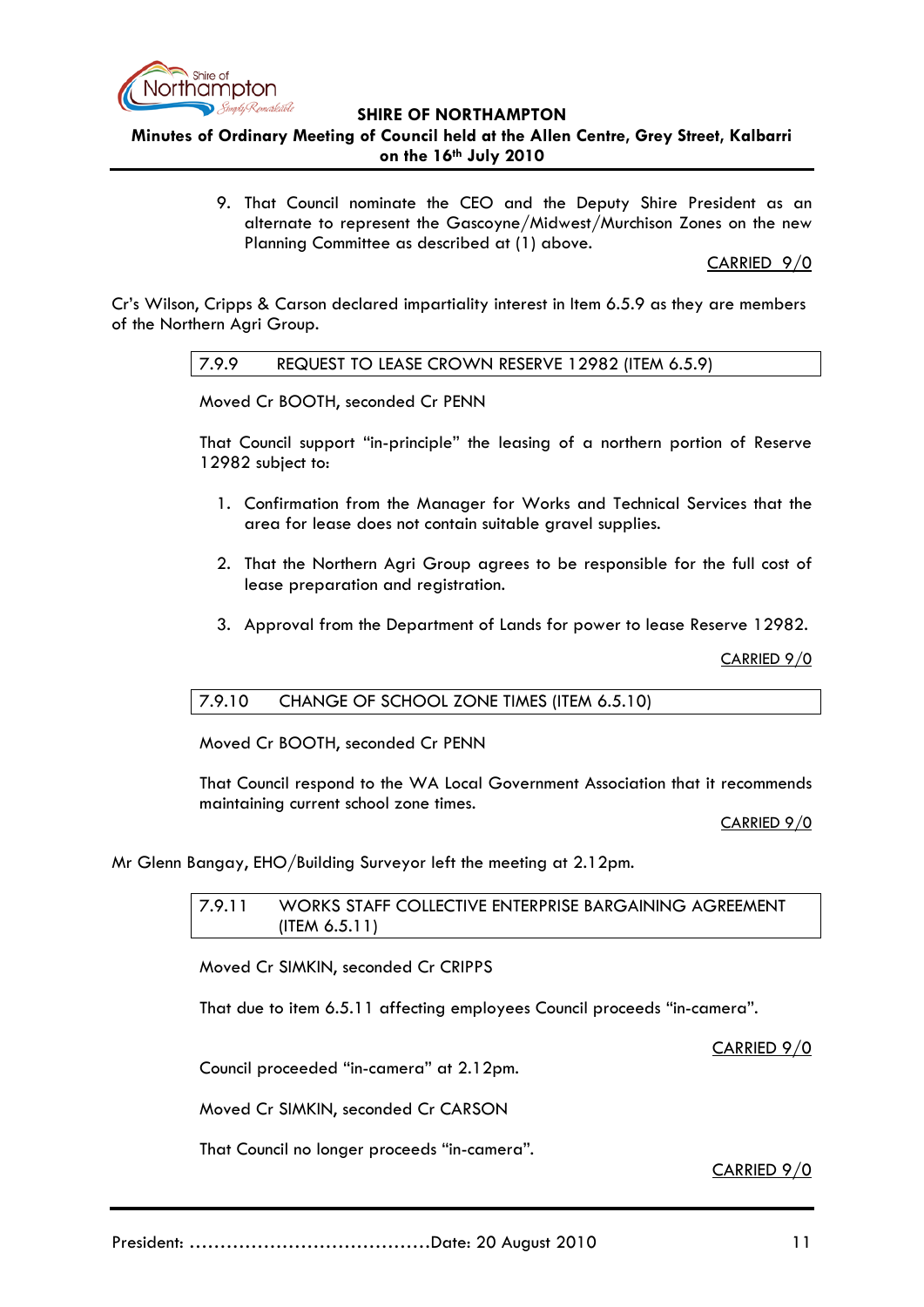

# **SHIRE OF NORTHAMPTON Minutes of Ordinary Meeting of Council held at the Allen Centre, Grey Street, Kalbarri on the 16th July 2010**

Council ceased proceeding "in- camera" at 2.30pm.

That Council reiterate its 18 June 2010 decision with the clarification that the works staff are required to work a 160 hour four week period with one rostered day off during that four week cycle at the revised rate based on a Level 4 of \$21.2082 with all other levels to be adjusted accordingly.

CARRIED 9/0

### **7.10 PRESIDENTS REPORT**

Since the last Council meeting the President, Cr Wilson reported on his attendance at the following:

- Attended the inspection on Council owned properties in Northampton.
- Attended BROC meeting where the Royalties for Regions program was discussed with member Councils requesting the Mid West Development Commission that for 2010/2011 Councils be entitled to the same allocation as received in 2008/2009.
- With the Deputy President and CEO attended a local government reform hearing in Geraldton.
- Attended a Mid West Development commission function recognising successful applications for Royalties for Regions Funding.

### **7.11 DEPUTY PRESIDENTS REPORT**

Since the last Council meeting the Deputy President, Cr Parker reported on his attendance at the following:

- Attended BROC meeting where the Royalties for Regions program was discussed.
- With the President and CEO attended a local government reform hearing in Geraldton.
- With the CEO attended the forum in Perth on Local Government services for remote indigenous communities.

# **7.12 COUNCILLORS REPORT**

### 7.12.1 Cr CARSON

Since the last Council meeting Cr Carson reported on his attendance to the Emu Barrier and Dog Fence meeting.

Advised that 570kms of dog fencing is to be provided to be placed on the existing emu barrier fence in an apron format, however only materials are to be provided with land owners and local governments being responsible for the fence erection.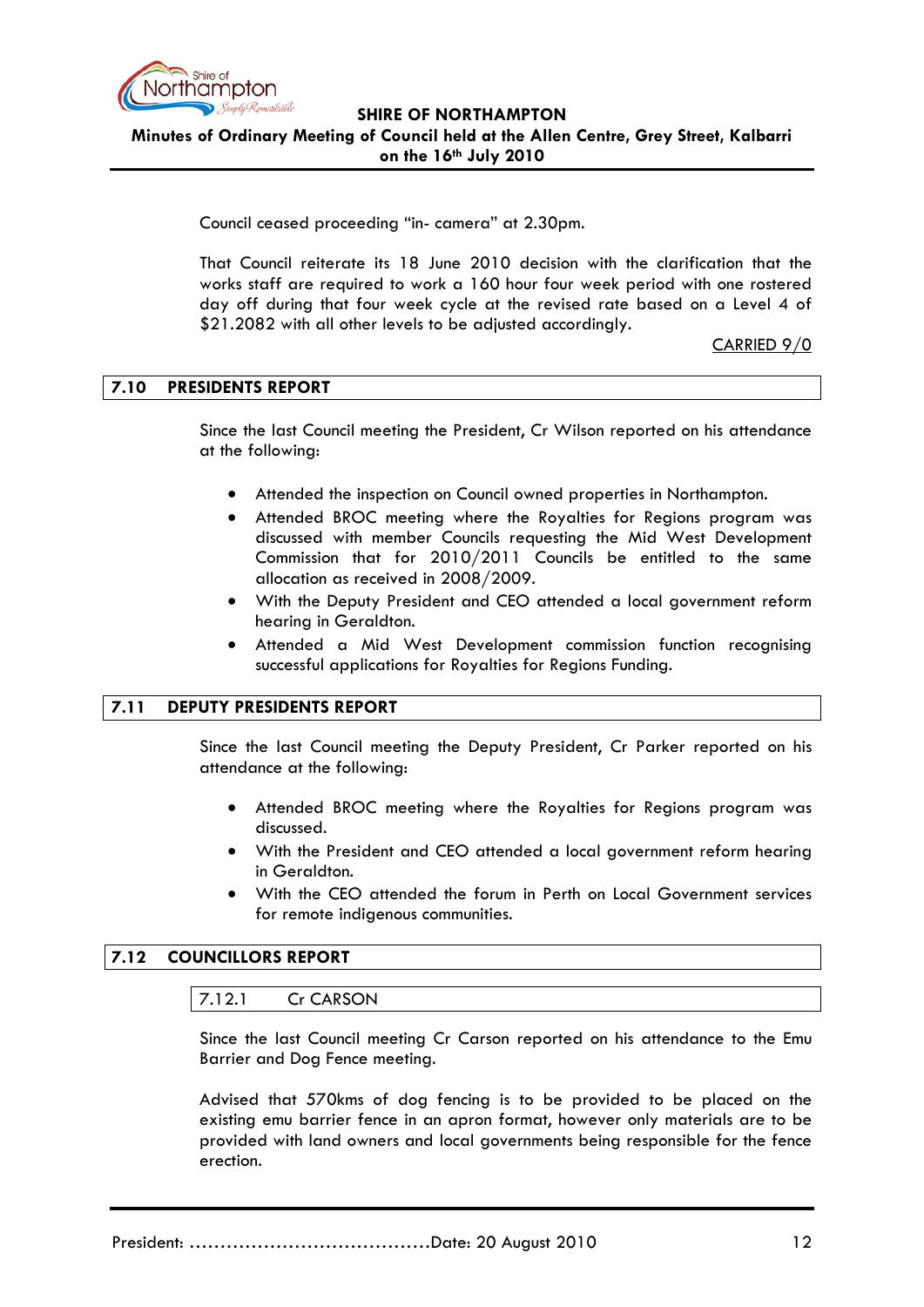

## **SHIRE OF NORTHAMPTON Minutes of Ordinary Meeting of Council held at the Allen Centre, Grey Street, Kalbarri on the 16th July 2010**

Discussion took place on the possible use of the 35% and future 50% of the regional strategic funds from Royalties for Regions be used for the fence erection.

Moved Cr CARSON, seconded Cr CRIPPS

- 1. If Council is not successful in securing the 35% strategic allocation of the 2010/2011 Royalties for Regions funds, then consideration be given to allocate that portion for the erection of the dog fence and all Northern Zone members be requested to do the same and this matter be listed for consideration at the coming Northern Zone meeting.
- 2. If 2010/2011 funds are unable to be used then Council request Northern Zone members to allocate the 2011/2012 Royalties for Regions Strategic project funds, being 50% of the pool allocation, towards the dog fence construction.

CARRIED 9/0

## 7.12.2 Cr GLIDDON

Since the last Council meeting Cr Gliddon reported on her attendance to the following:

- Kalbarri Visitor Centre meeting.
- Rainbow Jungle Sculpture exhibition planning meeting.

### 7.12.3 Cr BOOTH

Since the last Council meeting Cr Booth reported on her attendance to a Kalbarri Development Association meeting, held 13 July 2010.

#### 7.12.4 Cr LEGGETT

Since the last Council meeting Cr Leggett reported on his attendance to the following:

- Northampton Tourist Association meeting, main focus is the organising of the 2010 Airing of the Quilts Festival.
- Attended the inspection on Council owned properties in Northampton. Expressed the need for Council to get on top of long outstanding maintenance issues to the various buildings.

### **7.13 INFORMATION BULLETIN**

Noted.

### **7.14 NEW ITEMS OF BUSINESS**

President: …………………………………Date: 20 August 2010 13